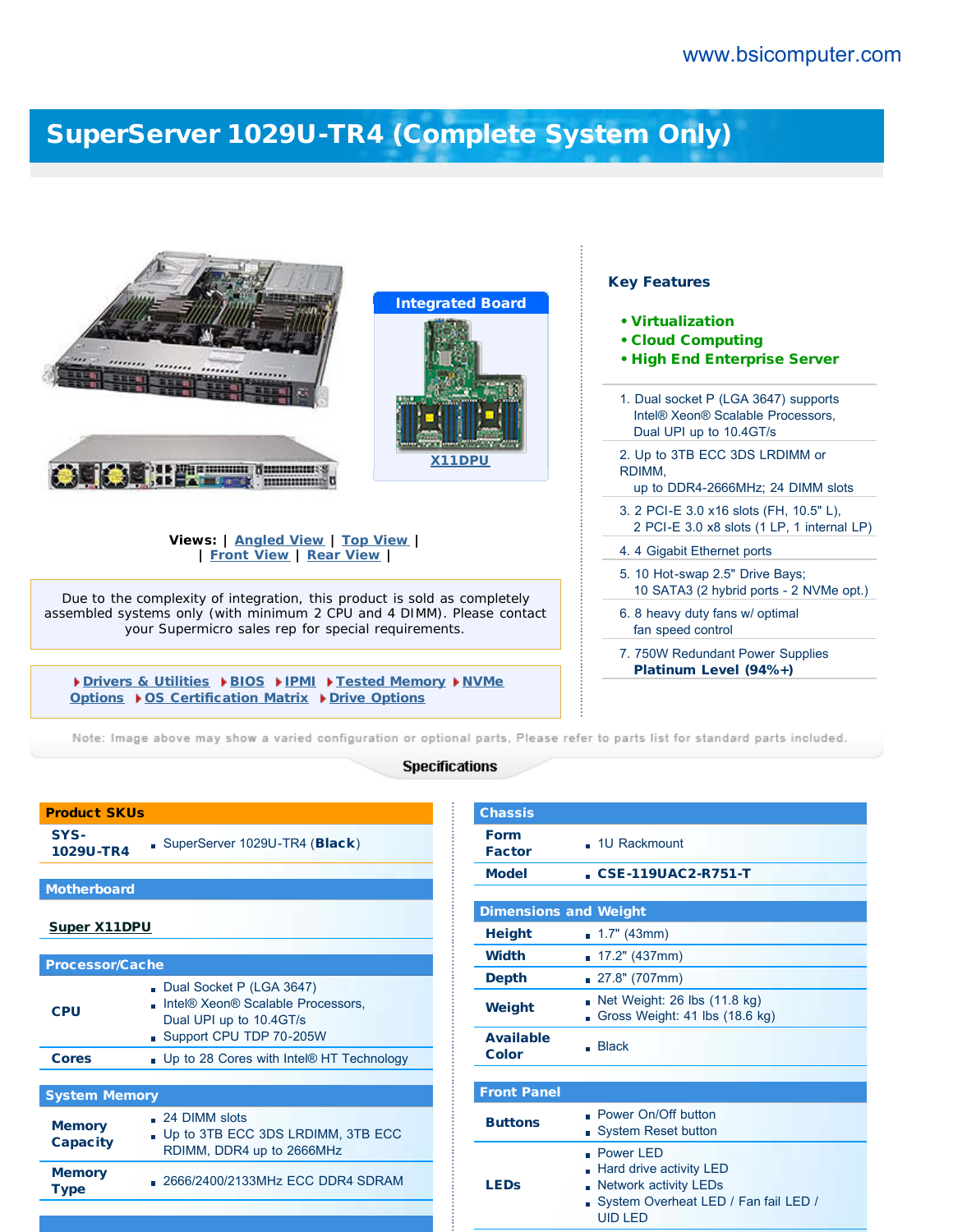| <b>On-Board Devices</b>               |                                                                                                                                           |  |  |  |
|---------------------------------------|-------------------------------------------------------------------------------------------------------------------------------------------|--|--|--|
| <b>Chipset</b>                        | Intel® C621 chipset                                                                                                                       |  |  |  |
| <b>SATA</b>                           | SATA3 (6Gbps); RAID 0, 1, 5, 10                                                                                                           |  |  |  |
| <b>Network</b><br><b>Connectivity</b> | 4 Gigabit Ethernet ports via AOC-UR-<br>i4G (Intel® i350AM4)                                                                              |  |  |  |
| <b>IPMI</b>                           | Support for Intelligent Platform<br>Management Interface v.2.0<br>IPMI 2.0 with virtual media over LAN and<br><b>KVM-over-LAN support</b> |  |  |  |
| <b>Graphics</b>                       | $\blacksquare$ ASPEED AST2500 BMC                                                                                                         |  |  |  |
|                                       |                                                                                                                                           |  |  |  |
| Input / Output                        |                                                                                                                                           |  |  |  |
| <b>SATA</b>                           | 10 SATA3 (6Gbps) ports                                                                                                                    |  |  |  |
| <b>SAS</b>                            | . 8 SAS3 ports support via optional Add-on<br>Card                                                                                        |  |  |  |
| <b>LAN</b>                            | 4 RJ45 Gigabit Ethernet ports<br>1 RJ45 Dedicated IPMI LAN port                                                                           |  |  |  |
| <b>USB</b>                            | $-5$ USB 3.0 ports<br>(2 rear, 2 front, 1 Type A)                                                                                         |  |  |  |
| <b>Video</b>                          | 2 VGA ports (1 rear, 1 onboard)                                                                                                           |  |  |  |
| <b>Serial Port</b>                    | 1 Serial header                                                                                                                           |  |  |  |
|                                       |                                                                                                                                           |  |  |  |
| <b>System BIOS</b>                    |                                                                                                                                           |  |  |  |
| <b>BIOS Type</b>                      | AMI 32Mb SPI Flash ROM                                                                                                                    |  |  |  |
| <b>Management</b>                     |                                                                                                                                           |  |  |  |
| <b>Software</b>                       | Intel® Node Manager<br><b>IPMI 2.0</b><br>KVM with dedicated LAN<br><b>NMI</b><br><u>SSM, SPM, SUM</u><br>SuperDoctor® 5                  |  |  |  |
| <b>Power</b><br><b>Configurations</b> | <b>ACPI Power Management</b>                                                                                                              |  |  |  |
| <b>PC Health Monitoring</b>           |                                                                                                                                           |  |  |  |
| <b>CPU</b>                            | Monitors for CPU Cores, Chipset<br>Voltages, Memory.<br>4+1 Phase-switching voltage regulator                                             |  |  |  |
| <b>FAN</b>                            | Fans with tachometer monitoring<br>Status monitor for speed control<br>- Pulse Width Modulated (PWM) fan<br>connectors                    |  |  |  |
|                                       |                                                                                                                                           |  |  |  |

| <b>Expansion Slots</b>        |                                                                                                                                                                                                                                                                      |  |  |  |
|-------------------------------|----------------------------------------------------------------------------------------------------------------------------------------------------------------------------------------------------------------------------------------------------------------------|--|--|--|
|                               | 2 PCI-E 3.0 x16 (Full-height, 10.5" L)<br>$2$ PCI-E 3.0 x8 (1 LP, 1 internal LP)                                                                                                                                                                                     |  |  |  |
| <b>PCI-</b><br><b>Express</b> | (Both CPUs need to be installed for<br>full access to PCI-E slots and<br>onboard controllers. See manual<br>block diagram and AOC Support for<br>details.)                                                                                                           |  |  |  |
| <b>Drive Bays</b>             |                                                                                                                                                                                                                                                                      |  |  |  |
| Hot-swap                      | 10 Hot-swap 2.5" drive bays; 10 SATA3 (2<br>hybrid ports - 2 NVMe opt.)                                                                                                                                                                                              |  |  |  |
| <b>System Cooling</b>         |                                                                                                                                                                                                                                                                      |  |  |  |
| Fans                          | . 8 heavy duty fans with optimal fan speed<br>control                                                                                                                                                                                                                |  |  |  |
| <b>Air Shroud</b>             | 1 Air Shroud                                                                                                                                                                                                                                                         |  |  |  |
| <b>Power Supply</b>           |                                                                                                                                                                                                                                                                      |  |  |  |
|                               | 750W Redundant AC-DC Power Supplies, +12V/+12Vsb output                                                                                                                                                                                                              |  |  |  |
| <b>AC Input</b>               | 100-127Vac. 50-60Hz<br>200-240Vac, 50-60Hz                                                                                                                                                                                                                           |  |  |  |
| $+12V$                        | Max: 62.5A & Min: 0A (100Vac-127Vac)<br>Max: 62.5A & Min: 0A (200Vac-240Vac)                                                                                                                                                                                         |  |  |  |
| <b>12V SB</b>                 | <b>Max: 2.1A</b><br>Min: OA                                                                                                                                                                                                                                          |  |  |  |
| <b>Certification</b>          | <b>Platinum Level</b><br>[ Test Report ]                                                                                                                                                                                                                             |  |  |  |
| <b>Operating Environment</b>  |                                                                                                                                                                                                                                                                      |  |  |  |
| <b>RoHS</b>                   | RoHS Compliant                                                                                                                                                                                                                                                       |  |  |  |
| <b>Environmental</b><br>Spec. | Operating Temperature:<br>$10^{\circ}$ C ~ 35°C (50°F ~ 95°F)<br>Non-operating Temperature:<br>-40°C to 60°C (-40°F to 140°F)<br><b>Operating Relative Humidity:</b><br>8% to 90% (non-condensing)<br>Non-operating Relative Humidity:<br>5% to 95% (non-condensing) |  |  |  |

**Parts List** 

| <b>Parts List - (Items Included)</b> |                                  |     |                                                                                                                                            |
|--------------------------------------|----------------------------------|-----|--------------------------------------------------------------------------------------------------------------------------------------------|
|                                      | <b>Part Number</b>               | Qty | <b>Description</b>                                                                                                                         |
| <b>Motherboard / Chassis</b>         | MBD-X11DPU<br>CSE-119UAC2-R751-T |     | Super X11DPU Motherboard<br>CSE-119UAC2-R751-T Chassis                                                                                     |
| <b>Add-on Card / Module</b>          | AOC-UR-I4G                       |     | 1U Ultra Riser based on Intel i350AM4 controller with 4 GbE RJ45<br>ports and 1 internal PCI-E x8 3.0 slot                                 |
| <b>Backplane</b>                     | BPN-SAS3-116A-N2                 |     | 10-port 1U SAS3 12Gbps Hybrid backplane, support up to 8x 2.5-<br>inch SAS3/SATA3 HDD/SSD and 2x SAS3/SATA3/NVMe Storage<br><b>Devices</b> |
| Cable 1                              | <b>CBL-PWEX-0650</b>             |     | 8 pin female to 2x RA(Right Angle) big 4 pin female power,<br>47/62CM, 18AWG, RoHS/REACH                                                   |
| Cable 2                              | CBL-PWEX-0653                    |     | 8 pin female to 4 pin female power, 37cm, 18AWG, RoHS/REACH                                                                                |
|                                      |                                  |     | Internal RA side exit (right) miniSAS to miniSAS HD 47cm w/ SB,                                                                            |